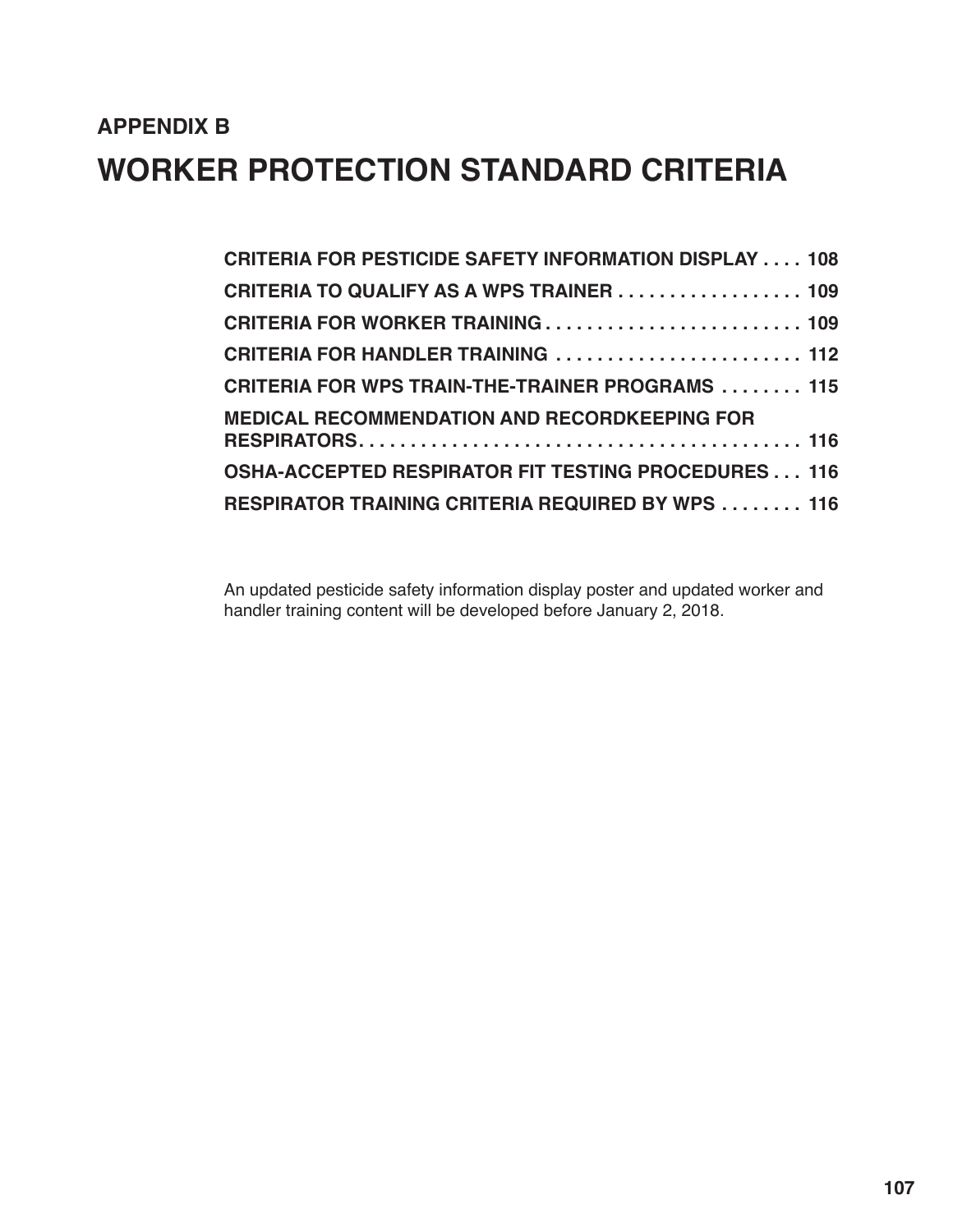#### <span id="page-1-0"></span>**CRITERIA FOR PESTICIDE SAFETY INFORMATION DISPLAY**

Pesticide safety information can be either the WPS safety information poster developed by EPA, or an equivalent way of providing information on the following safety concepts. Agricultural employers may use the EPA safety posters or display the information in an alternate format that complies with the WPS requirements.

*Before January 2, 2018,* the pesticide safety information consistent with the 2005 WPS does not change. The content of the safety information may contain either the information consistent with the current EPA pesticide safety poster based on the 1995 WPS or the information required by the 2015 WPS revision.

*After January 2, 2018,* the pesticide safety information must include all of the points listed below:

- Avoid getting on the skin or into the body any pesticides that may be on or in plants, soil, irrigation water, tractors, and other equipment, on used personal protective equipment, or drifting from nearby applications.
- Wash before eating, drinking, using chewing gum or tobacco, or using the toilet.
- Wear work clothing that protects the body from pesticide residues (longsleeved shirts, long pants, shoes and socks, and a hat or scarf).
- Wash or shower with soap and water, shampoo hair, and put on clean clothes after work.
- Wash work clothes separately from other clothes before wearing them again.
- If pesticides are spilled or sprayed on the body use decontamination supplies to wash immediately, or rinse off in the nearest clean water, including springs, streams, lakes or other sources if more readily available than decontamination supplies, and as soon as possible, wash or shower with soap and water, shampoo hair, and change into clean clothes.
- Follow directions about keeping out of treated areas and application exclusion zones.
- Instructions to employees to seek medical attention as soon as possible if they believe they have been poisoned, injured, or made ill by pesticides.
- The name, address, and telephone number of a nearby operating medical care facility capable of providing emergency medical treatment. This information must be clearly identified as emergency medical contact information on the display.
- The name, address, and telephone number of the state or tribal pesticide regulatory agency.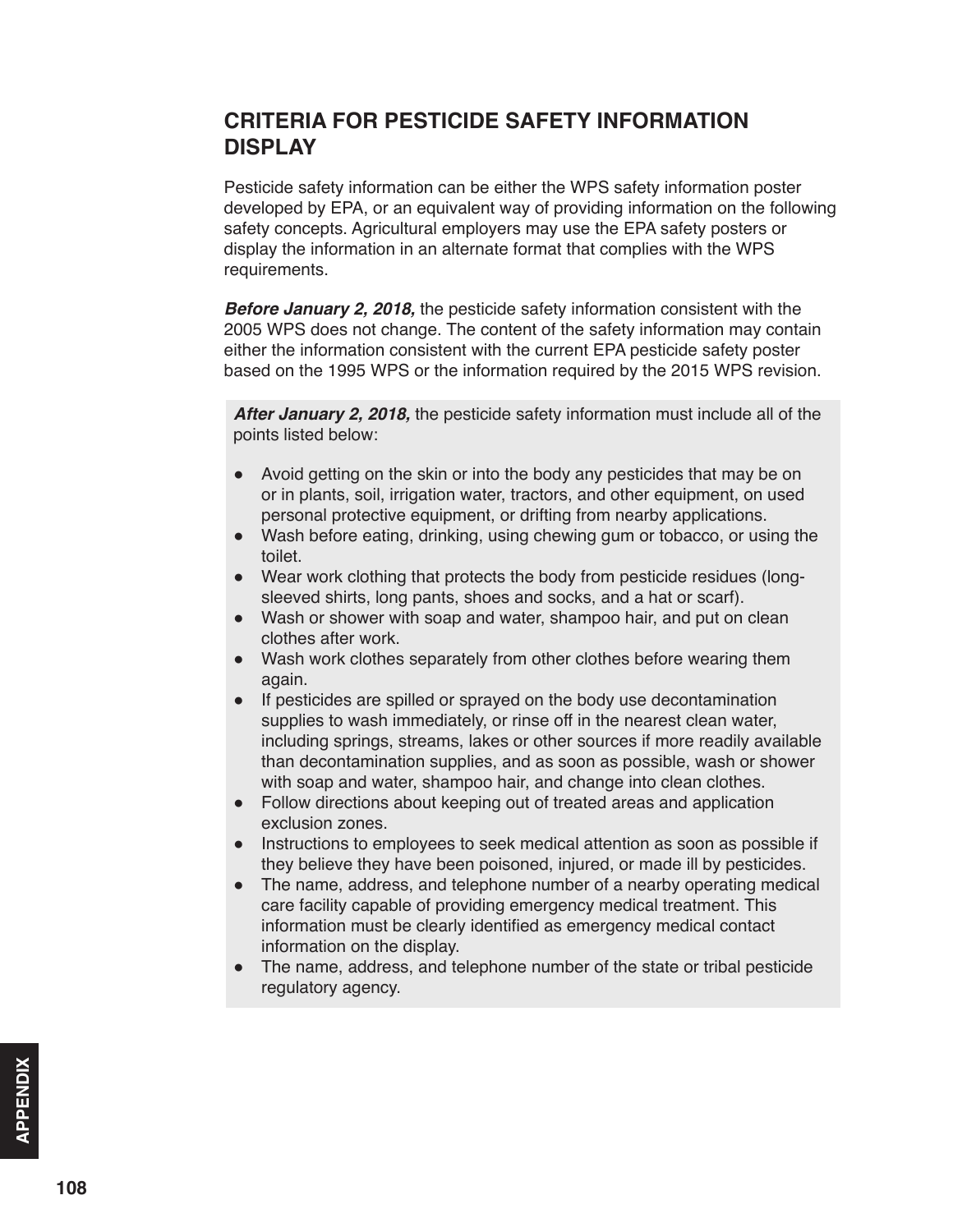# WPS CRITERIA **APPENDIX**

# <span id="page-2-0"></span>**CRITERIA TO QUALIFY AS A WPS TRAINER**

#### **The person who conducts worker training must:**

- Currently be certified as an applicator of restricted-use pesticides (in any category of certification), or
- Currently be designated as a trainer of certified pesticide applicators, handlers or workers, by the EPA, or a State or Tribal agency responsible for pesticide enforcement, or
- Have completed an EPA-approved pesticide safety train-the-trainer program for trainers of workers.

WPS trained handlers may **NOT** train workers unless they meet one of these qualifications for conducting worker training.

#### **The person who conducts handler training must:**

- Currently be certified as an applicator of restricted-use pesticides (in any category of certification), or
- Currently be designated as a trainer of certified pesticide applicators or handlers by EPA, or a State or Tribal agency responsible for pesticide enforcement, or
- Have completed an EPA-approved pesticide safety train-the-trainer program for trainers of handlers.

# **CRITERIA FOR WORKER TRAINING**

#### **As of January 2, 2017, all WPS training materials must be approved by EPA.**

WPS training materials produced by EPA will bear the official EPA logo and have an EPA publication number. WPS training materials that have been developed by others and approved by EPA will bear an EPA approval number and an EPA statement of approval for use in WPS training.

**Until January 2, 2018:** WPS training materials for workers must include at least the following information:

- 1. Where and in what form pesticides may be encountered during work activities.
- 2. Hazards of pesticides resulting from toxicity and exposure, including acute effects, chronic effects, delayed effects, and sensitization.
- 3. Routes through which pesticides can enter the body.
- 4. Signs and symptoms of common types of pesticide poisoning.
- 5. Emergency first aid for pesticide injuries or poisonings.
- 6. How to obtain emergency medical care.
- 7. Routine and emergency decontamination procedures, including emergency eyeflushing techniques.
- 8. Hazards from chemigation and drift.
- 9. Hazards from pesticide residues on clothing.
- 10. Warnings about taking pesticides or pesticide containers home.
- 11. An explanation of the WPS requirements designed to protect workers, including application and entry restrictions, design of the warning sign, posting of warning signs, oral warnings, availability of specific information about applications, and protection against retaliatory acts.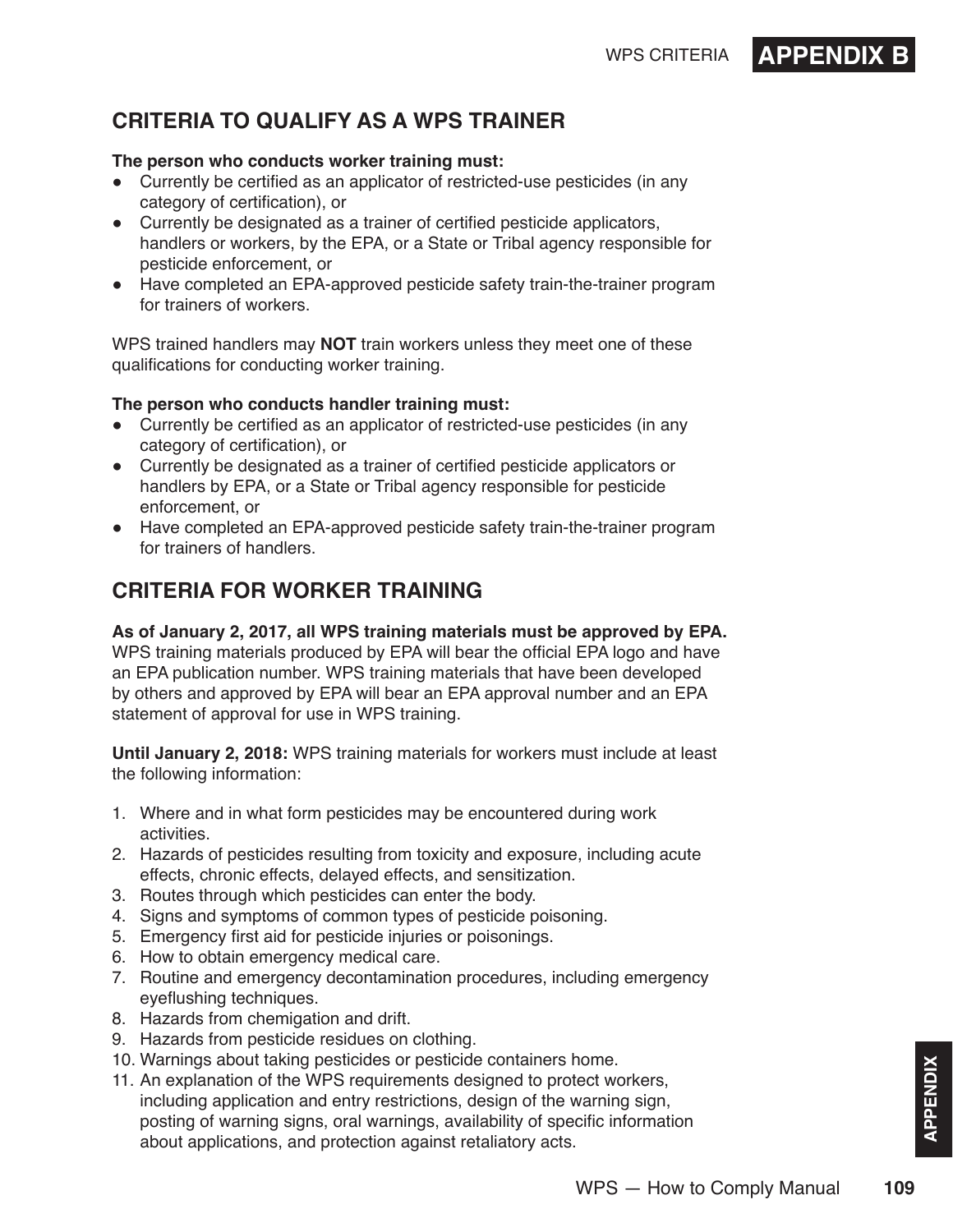*After January 2, 2018* (or six months after EPA announces the availability of training materials but not earlier than January 2, 2018) the content of worker training materials must be approved by EPA and must include, at a minimum, all of the following topics:

- 1. The responsibility of agricultural employers to provide workers and handlers with information and protections designed to reduce work-related pesticide exposures and illnesses. This includes:
	- Ensuring workers and handlers have been trained on pesticide safety,
	- Providing pesticide safety and application and hazard information, decontamination supplies and emergency medical assistance,
	- Notifying workers of restrictions during applications and on entering pesticide treated areas, and
	- Informing a worker or handler that they may designate in writing a representative to request access to pesticide application and hazard information.
- 2. How to recognize and understand the meaning of the posted warning signs used for notifying workers of restrictions on entering pesticide treated areas on the establishment.
- 3. How to follow directions and/or signs about keeping out of pesticide treated areas subject to a REI and application exclusion zones.
- 4. Where and in what forms pesticides may be encountered during work activities, and potential sources of pesticide exposure on the agricultural establishment. This includes exposure to pesticide residues that may be on or in plants, soil, tractors, application and chemigation equipment, or used PPE, and that pesticides may drift through the air from nearby applications or be in irrigation water.
- 5. Potential hazards from toxicity and exposure that pesticides present to workers and their families, including acute and chronic effects, delayed effects, and sensitization.
- 6. Routes through which pesticides can enter the body.
- 7. Signs and symptoms of common types of pesticide poisoning.
- 8. Emergency first aid for pesticide injuries or poisonings.
- 9. Routine and emergency decontamination procedures, including emergency eye flushing techniques, and if pesticides are spilled or sprayed on the body to use decontamination supplies to wash immediately or rinse off in the nearest clean water, including springs, streams, lakes or other sources if more readily available than decontamination supplies, and as soon as possible, wash or shower with soap and water, shampoo hair, and change into clean clothes.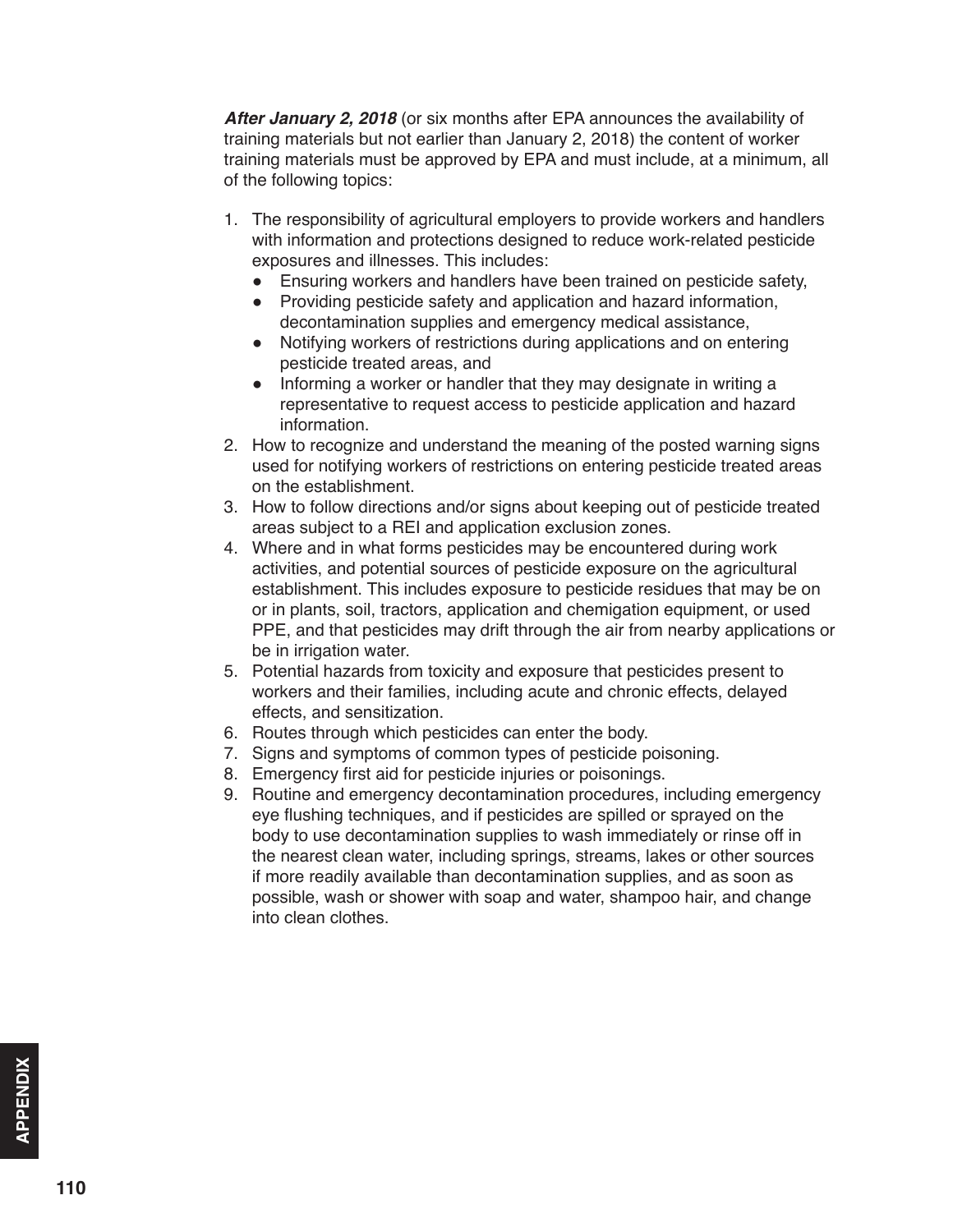## WPS CRITERIA **APPENDIX**

- 10. How and when to obtain emergency medical care.
- 11. When working in pesticide treated areas, wear work clothing that protects the body from pesticide residues and wash hands before eating, drinking, using chewing gum or tobacco, or using the toilet.
- 12. Wash or shower with soap and water, shampoo hair, and change into clean clothes as soon as possible after working in pesticide treated areas.
- 13. Potential hazards from pesticide residues on clothing.
- 14. Wash work clothes before wearing them again and wash them separately from other clothes.
- 15. Do not take pesticides or pesticide containers used at work to your home.
- 16. Safety data sheets provide hazard, emergency medical treatment and other information about the pesticides used on the establishment they may come in contact with. The responsibility of agricultural employers to do all of the following:
	- Display safety data sheets for all pesticides used on the establishment.
	- Provide workers and handlers information about the location of the safety data sheets on the establishment.
	- Provide workers and handlers unimpeded access to safety data sheets during normal work hours.
- 17. The rule prohibits agricultural employers from allowing or directing any worker to mix, load or apply pesticides or assist in the application of pesticides unless the worker has been trained as a handler.
- 18. The responsibility of agricultural employers to provide specific information to workers before directing them to perform early-entry activities. Workers must be 18 years old to perform early-entry activities.
- 19. Potential hazards to children and pregnant women from pesticide exposure.
- 20. Keep children and nonworking family members away from pesticide treated areas.
- 21. After working in pesticide treated areas, remove work boots or shoes before entering your home, and remove work clothes and wash or shower before physical contact with children or family members.
- 22. How to report suspected pesticide use violations to the State or Tribal agency responsible for pesticide enforcement.
- 23. The rule prohibits agricultural employers from intimidating, threatening, coercing, or discriminating against any worker or handler for complying with or attempting to comply with the requirements of this rule, or because the worker or handler provided, caused to be provided or is about to provide information to the employer or the EPA or its agents regarding conduct that the employee reasonably believes violates this part, and/or made a complaint, testified, assisted, or participated in any manner in an investigation, proceeding, or hearing concerning compliance with this rule.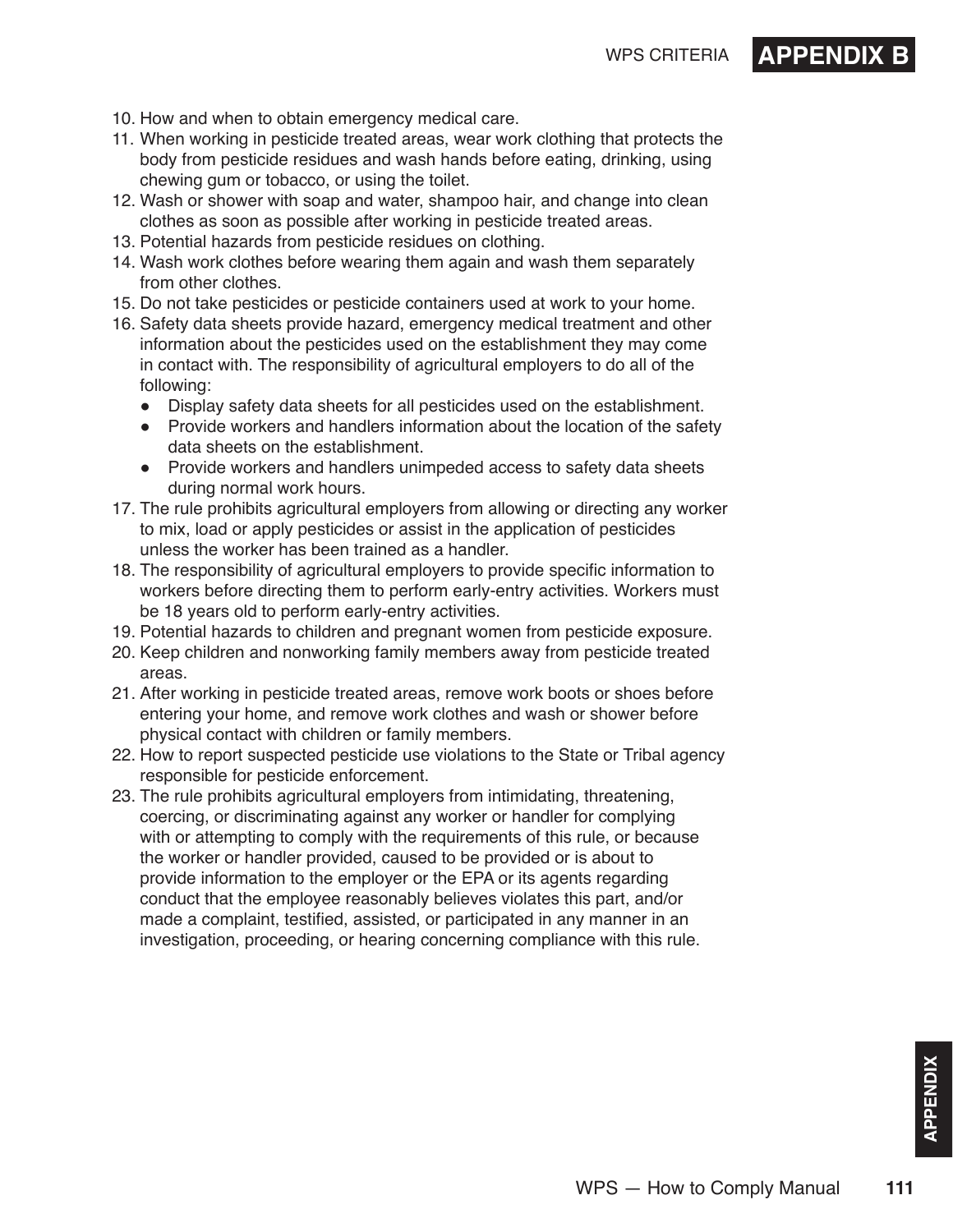#### <span id="page-5-0"></span>**CRITERIA FOR HANDLER TRAINING**

**As of January 2, 2017, all WPS training materials must be approved by EPA.** WPS training materials produced by EPA will bear the official EPA logo and have an EPA publication number. WPS training materials that have been developed by others and approved by EPA will bear an EPA approval number and an EPA statement of approval for use for WPS training.

**Until January 2, 2018:** WPS training materials for handlers must include at least the following information:

- 1. Format and meaning of information on pesticide labels and in labeling, including safety information such as precautionary statements about human health hazards.
- 2. Hazards of pesticides resulting from toxicity and exposure, including acute effects, chronic effects, delayed effects, and sensitization.
- 3. Routes through which pesticides can enter the body.
- 4. Signs and symptoms of common types of pesticide poisoning.
- 5. Emergency first aid for pesticide injuries or poisonings.
- 6. How to obtain emergency medical care.
- 7. Routine and emergency decontamination procedures, including emergency eyeflushing techniques.
- 8. Need for and appropriate use of personal protective equipment.
- 9. Prevention, recognition, and first aid treatment of heat-related illness.
- 10. Safety requirements for handling, transporting, storing, and disposing of pesticides, including general procedures for spill cleanup.
- 11. Environmental concerns such as drift, runoff, and wildlife hazards.
- 12. Warnings about taking pesticides or pesticide containers home.
- 13. An explanation of WPS requirements that handler employers must follow for the protection of handlers and others, including the prohibition against applying pesticides in a manner that will cause contact with workers or other persons, the requirement to use personal protective equipment, the provisions for training and decontamination, and the protection against retaliatory acts.

*After January 2, 2018* (or six months after EPA announces the availability of training materials but not earlier than January 2, 2018) the content of handler training materials must be approved by EPA and must include, at a minimum, all of the following topics:

- 1. The responsibility of agricultural employers to provide workers and handlers with information and protections designed to reduce work-related pesticide exposures and illnesses. This includes:
	- Ensuring workers and handlers have been trained on pesticide safety,
	- Providing pesticide safety and application and hazard information,
	- Providing decontamination supplies and emergency medical assistance,
	- Notifying workers of restrictions during applications and on entering pesticide treated areas, and
	- Informing workers or handlers that they may designate, in writing, a representative to request access to pesticide application and hazard information.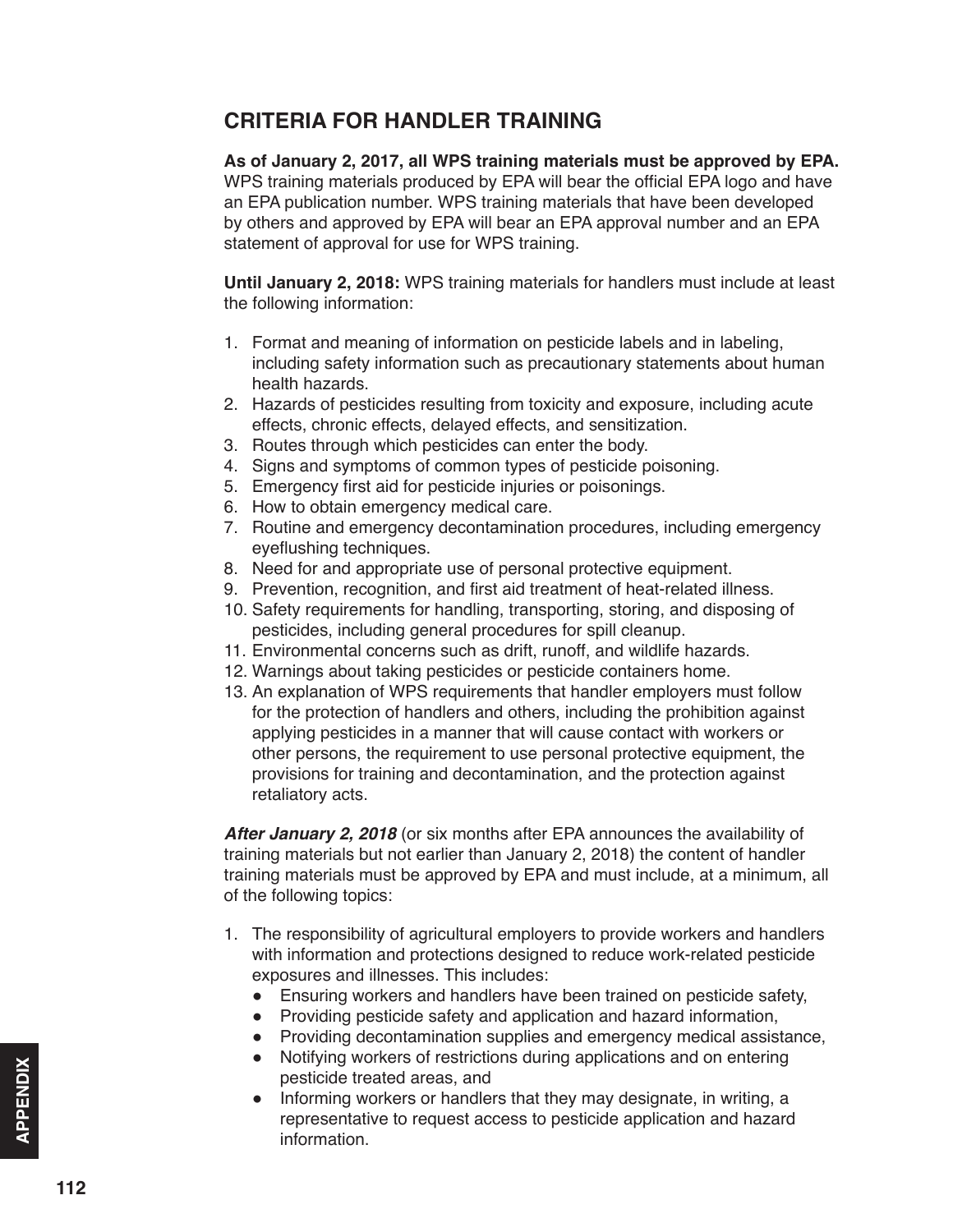

- 2. How to recognize and understand the meaning of the posted warning signs used for notifying workers of restrictions on entering pesticide treated areas on the establishment.
- 3. How to follow directions and/or signs about keeping out of pesticide treated areas subject to a REI and application exclusion zones (AEZ).
- 4. Where and in what forms pesticides may be encountered during work activities, and potential sources of pesticide exposure on the agricultural establishment. This includes exposure to pesticide residues that may be on or in plants, soil, tractors, application and chemigation equipment, or used PPE, and that pesticides may drift through the air from nearby applications or be in irrigation water.
- 5. Potential hazards from toxicity and exposure that pesticides present to workers, handlers and their families, including acute and chronic effects, delayed effects, and sensitization.
- 6. Routes through which pesticides can enter the body.
- 7. Signs and symptoms of common types of pesticide poisoning.
- 8. Emergency first aid for pesticide injuries or poisonings.
- 9. Routine and emergency decontamination procedures, including emergency eye flushing techniques, and if pesticides are spilled or sprayed on the body to use decontamination supplies to wash immediately or rinse off in the nearest clean water, including springs, streams, lakes or other sources if more readily available than decontamination supplies, and as soon as possible, wash or shower with soap and water, shampoo hair, and change into clean clothes.
- 10. How and when to obtain emergency medical care.
- 11. When working in pesticide treated areas, wear work clothing that protects the body from pesticide residues and wash hands before eating, drinking, using chewing gum or tobacco, or using the toilet.
- 12. Wash or shower with soap and water, shampoo hair, and change into clean clothes as soon as possible after working in pesticide treated areas.
- 13. Potential hazards from pesticide residues on clothing.
- 14. Wash work clothes before wearing them again and wash them separately from other clothes.
- 15. Do not take pesticides or pesticide containers used at work to your home.
- 16. Safety data sheets provide hazard, emergency medical treatment and other information about the pesticides used on the establishment they may come in contact with. It is the responsibility of agricultural employers to do all of the following:
	- Display safety data sheets (SDS) for all pesticides used on the establishment.
	- Provide workers and handlers information about the location of the SDS on the establishment.
	- Provide workers and handlers unimpeded access to SDS during normal work hours.
- 17. The rule prohibits agricultural employers from allowing or directing any worker to mix, load or apply pesticides or assist in the application of pesticides unless the worker has been trained as a handler.
- 18. The responsibility of agricultural employers to provide specific information to workers before directing them to perform early-entry activities. Workers must be 18 years old to perform early-entry activities.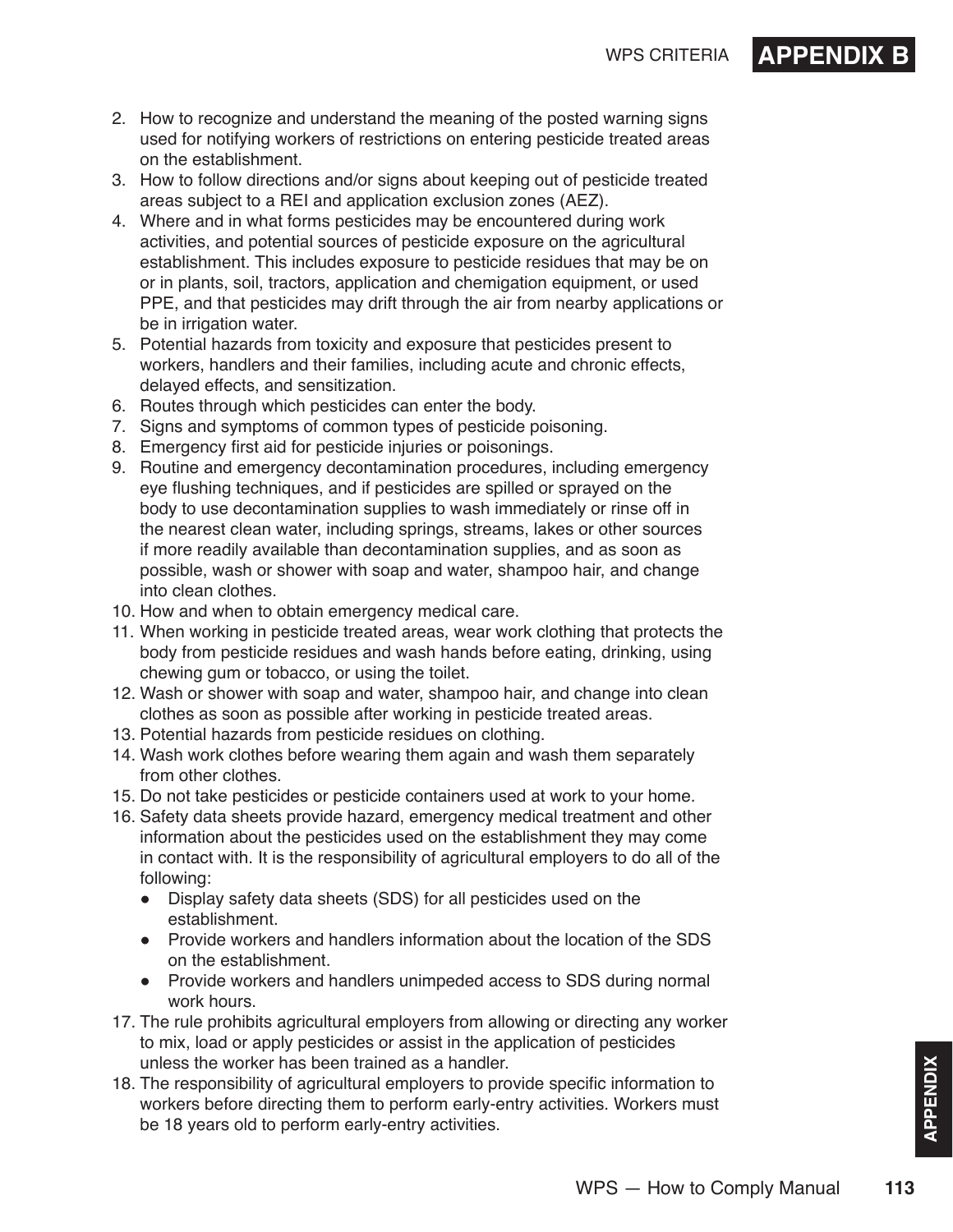- 19. Potential hazards to children and pregnant women from pesticide exposure.
- 20. Keep children and nonworking family members away from pesticide treated areas.
- 21. After working in pesticide treated areas, remove work boots or shoes before entering your home, and remove work clothes and wash or shower before physical contact with children or family members.
- 22. How to report suspected pesticide use violations to the State or Tribal agency responsible for pesticide enforcement.
- 23. The rule prohibits agricultural employers from intimidating, threatening, coercing, or discriminating against any worker or handler for complying with or attempting to comply with the requirements of this rule, or because the worker or handler provided, caused to be provided or is about to provide information to the employer or the EPA or its agents regarding conduct that the employee reasonably believes violates this part, and/or made a complaint, testified, assisted, or participated in any manner in an investigation, proceeding, or hearing concerning compliance with this rule.
- 24. Information on proper application and use of pesticides.
- 25. Handlers must follow the portions of the labeling applicable to the safe use of the pesticide.
- 26. Format and meaning of information contained on pesticide labels and in labeling applicable to the safe use of the pesticide.
- 27. Need for and appropriate use and removal of all PPE.
- 28. How to recognize, prevent, and provide first aid treatment for heat-related illness.
- 29. Safety requirements for handling, transporting, storing, and disposing of pesticides, including general procedures for spill cleanup.
- 30. Environmental concerns, such as drift, runoff, and wildlife hazards.
- 31. Handlers must not apply pesticides in a manner that results in contact with workers or other persons.
- 32. The responsibility of handler employers to provide handlers with information and protections designed to reduce work-related pesticide exposures and illnesses. This includes:
	- Providing, cleaning, maintaining, storing, and ensuring proper use of all required PPE,
	- Providing decontamination supplies, and
	- Providing specific information about pesticide use and labeling information.
- 33. Handlers must suspend a pesticide application if workers or other persons are in the application exclusion zone (AEZ).
- 34. Handlers must be at least 18 years old.
- 35. The responsibility of handler employers to ensure handlers have received respirator fit-testing, training and medical evaluation if they are required to wear a respirator by the product labeling.
- 36. The responsibility of agricultural employers to post treated areas as required by this rule.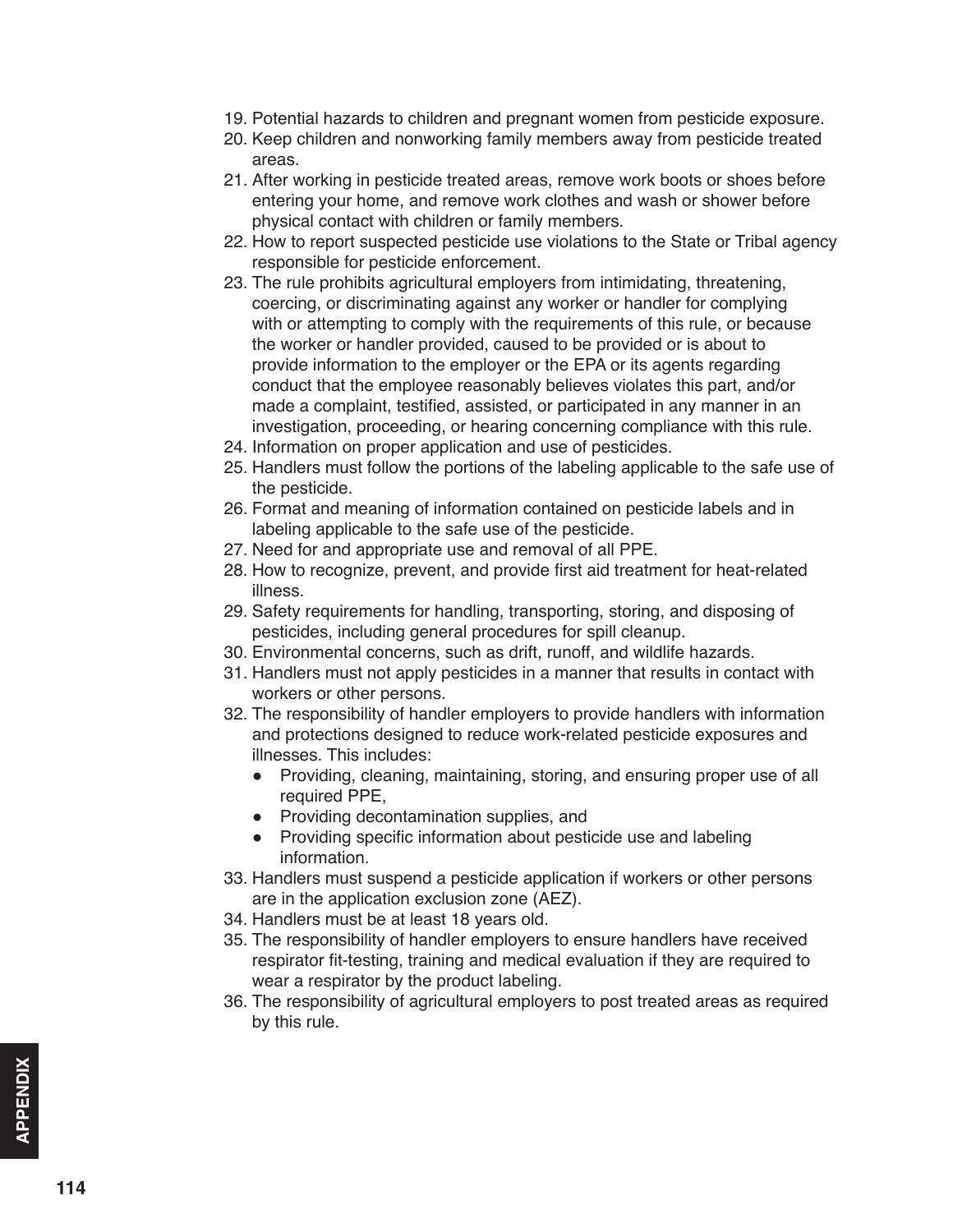## WPS CRITERIA **APPENDIX**

#### <span id="page-8-0"></span>**CRITERIA FOR WPS TRAIN-THE-TRAINER PROGRAMS**

Persons seeking to become trainers of workers and handlers must be qualified to train. One way to qualify is by completing an EPA approved train-the-trainer (TTT) program. This requirement becomes effective on January 2, 2017.

EPA has prepared a comprehensive guidance document to facilitate the development of WPS train-the-trainer programs that meet EPA requirements. A few of the key points are presented below.

**How to request EPA's approval of a WPS TTT program:** You may request approval for a train-the-trainer program by email. The email submission to EPA should include:

- The requester's name, affiliation, contact information (email, telephone number),
- The materials in English,
- Whether the program covers trainers of workers, handlers, or both,
- Method of delivery (in-person, online, audiovisual, other media),
- Non-English language translations planned & how translation will be verified as accurate, and
- If documentation of trainer's successful completion of the course will be provided, list the contents and, if possible, provide an example form.

All submissions should be sent electronically by email to all of the following:

- Kathy Davis, at davis.kathy@epa.gov
- Jeanne Kasai at kasai.jeanne@epa.gov
- EPA Regional WPS Coordinator

**Format:** The materials should be in an electronic draft form to allow for editing based on EPA comments.

**Language:** The materials should be submitted in English.

**Training content:** The materials should provide instruction on providing training that covers the worker training content  $(170.401(c)(3)(i)-(xxiii))$  and/or handler training content (170.501(c)(3)(i)-(xiv)) required by the rule as published on November 2, 2015.

#### **Specific guidance is available on the website at:**

[https://www.epa.gov/pesticide-worker-safety/worker-protection-standard-train](https://www.epa.gov/pesticide-worker-safety/worker-protection-standard-train-trainer-programs-approval-process-and)[trainer-programs-approval-process-and](https://www.epa.gov/pesticide-worker-safety/worker-protection-standard-train-trainer-programs-approval-process-and)